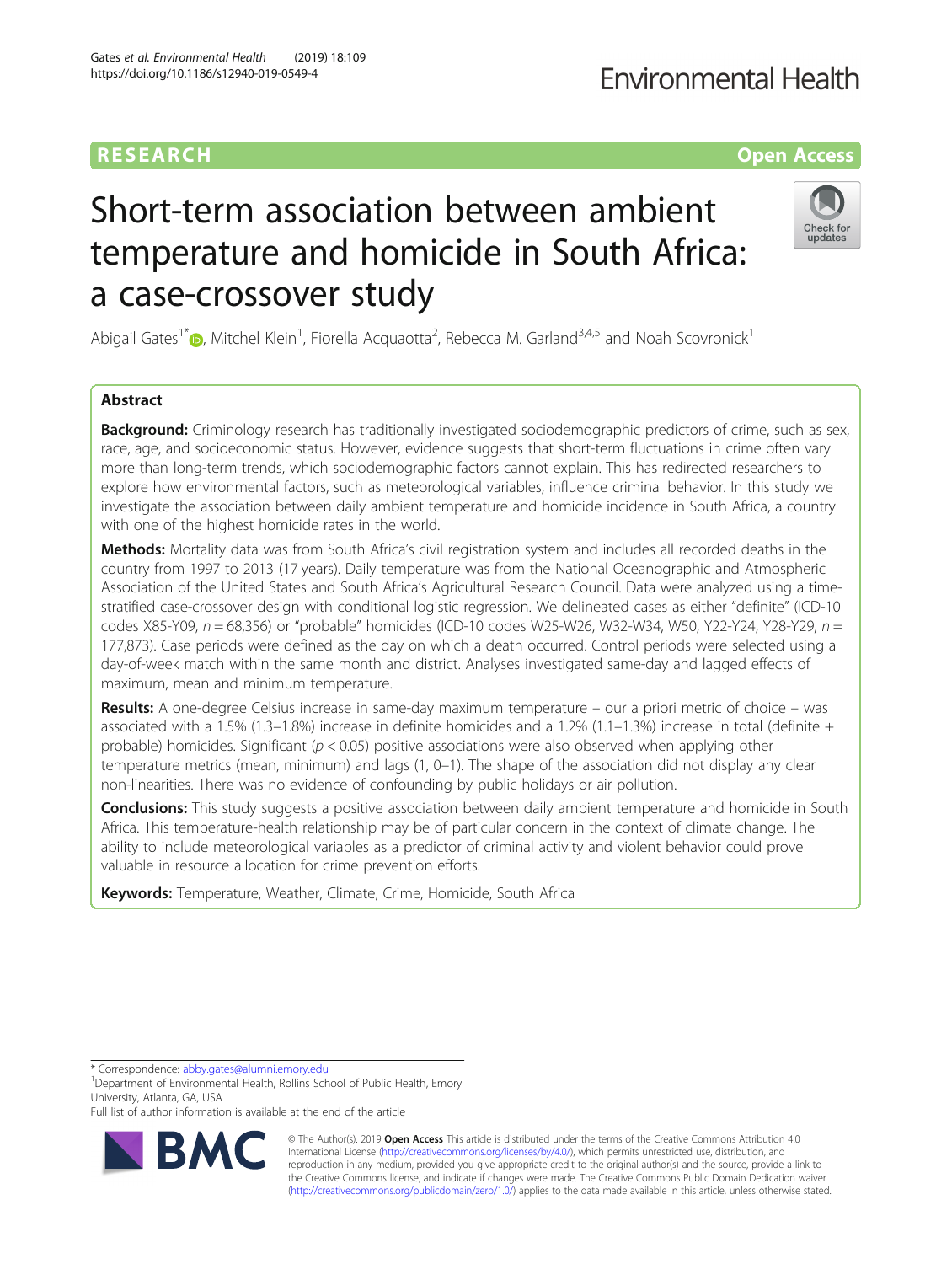### Background

Criminology has traditionally investigated sociodemographic predictors of crime, such as sex, race, age, and socioeconomic status. However, evidence suggests that short-term fluctuations in crime, which sociodemographic factors typically cannot explain, often vary more than long-term trends [[1\]](#page-5-0). This has redirected researchers to explore how environmental factors, such as meteorological variables, may also influence criminal behavior. Several theories have been proposed to explain possible mechanisms underlying these relationships, including that temperature may influence behavior, for example by changing the probability of convergence between a likely offender and suitable target, or by altering patterns of alcohol consumption (both consistent with Routine Activity Theory) [[2,](#page-5-0) [3\]](#page-5-0). Biological theories suggest that weather changes or extremes may act as a stressor that facilitates aggression [\[4](#page-5-0)–[7\]](#page-6-0).

Previous studies indicate that 'violent crime' as a broad category (often including homicide, assault, burglary, domestic violence and/or rape) may be positively associated with ambient temperature  $[1, 4, 5, 8-21]$  $[1, 4, 5, 8-21]$  $[1, 4, 5, 8-21]$  $[1, 4, 5, 8-21]$  $[1, 4, 5, 8-21]$  $[1, 4, 5, 8-21]$  $[1, 4, 5, 8-21]$  $[1, 4, 5, 8-21]$  $[1, 4, 5, 8-21]$ , but evidence on the relationship between temperature and homicide specifically is more limited  $[3, 11, 13-17, 22, 23]$  $[3, 11, 13-17, 22, 23]$  $[3, 11, 13-17, 22, 23]$  $[3, 11, 13-17, 22, 23]$  $[3, 11, 13-17, 22, 23]$  $[3, 11, 13-17, 22, 23]$  $[3, 11, 13-17, 22, 23]$  $[3, 11, 13-17, 22, 23]$  $[3, 11, 13-17, 22, 23]$  $[3, 11, 13-17, 22, 23]$  $[3, 11, 13-17, 22, 23]$  $[3, 11, 13-17, 22, 23]$ . A recent paper [[24](#page-6-0)] on the links between heat and homicide reviewed 16 studies, noting that nine reported a significant positive association whereas the others reported positive but non-significant associations. The paper also raised concerns about the relationship between climate change and violence in South Africa specifically.

The aim of this study is to investigate the short-term association between daily ambient temperature and homicide in South Africa using a national dataset that includes all recorded deaths in the country from 1997 to 2013. South Africa has one of the highest homicide rates on record at an estimated 36 per 100,000 individuals, roughly six times the global average [\[25\]](#page-6-0). South Africa is also experiencing climate warming at a faster rate than the global average [[26](#page-6-0), [27\]](#page-6-0), which heightens the importance of understanding potential relationships between temperature and adverse health and social outcomes such as homicide.

#### Materials and methods

#### Mortality data

Mortality data was derived from a dataset of all recorded deaths in South Africa from 1997 to 2013 (17 years) provided by Statistics South Africa, the country's national statistical service. Reported deaths include information on the date of death, cause of death according to the 10th revision of the International Classification of Disease (ICD), and the location of death at the level of district municipality, of which there are 52 in South Africa (hereafter referred to as "districts").

As violent deaths are known to be under/misreported in South Africa [[28](#page-6-0), [29](#page-6-0)], we define two categories of cases. The first category includes cases where the immediate or underlying cause of death was recorded as a homicide (ICD-10 codes X85-Y09). We refer to this category as "definite" homicides. The second category includes violent deaths recorded as accidental or of undetermined intent that we consider likely to be homicides based on prior literature exploring this issue (ICD-10 codes W25-W26, W32-W34, W50, Y22-Y24, Y28-Y29) [\[28](#page-6-0)–[30](#page-6-0)]; we refer to this group as "probable" homicides. The two groups together comprise the "total" homicides. Cause of death reporting is discussed in more detail in the Discussion.

#### Temperature data

Daily temperature was derived from a dataset prepared for a prior study investigating temperature-mortality relationships in South Africa  $[31]$  $[31]$ , and is based on data from the National Oceanographic and Atmospheric Association of the United States and South Africa's Agricultural Research Council. The dataset underwent a quality control procedure to remove illogical measurements, outliers and duplicate sets (periods with at least five consecutive days recording the same temperature). Next, the series were tested for homogeneity and corrected if necessary for breaks in recording or changes/relocation of instruments [\[32](#page-6-0)]. After the quality control procedure, we assembled a final composite dataset consisting of one station for each district (see Additional file [1](#page-5-0): Figure S1 for a map of South Africa and the location of the stations). The preferred station in each district was selected using the CoTemp software and based on the length of the series, the start and end dates of the measurements, and accounting for gaps and homogeneity in the series [\[33](#page-6-0)–[35](#page-6-0)]. Missing data were reconstructed using nearby comparison stations for data gaps less than or equal to 6 days in length; in total, we reconstructed 7% of daily maximum values and 12% of daily minimum values [[31](#page-6-0)]. There were temperature data available for 29 districts at the beginning of the study period, increasing to cover all 52 districts by 2013 (Additional file [1](#page-5-0): Figure S2) [\[31\]](#page-6-0).

#### Statistical approach

Conditional logistic regression models were fit using SAS version 9.4 (SAS Institute Inc., Cary, North Carolina), with results reported as odds ratios per °C increase in temperature. We applied a bidirectional time-stratified case-crossover approach in which a case period was defined as the day on which a death by homicide occurred, with control periods matched on day of the week, month and district. In other words, each case acts as its own control. By design, this approach controls for day of the week, individual-level factors that do not change over the course of a month, and long-term trends, and typically yields 3–4 control periods per case. We pooled all deaths into a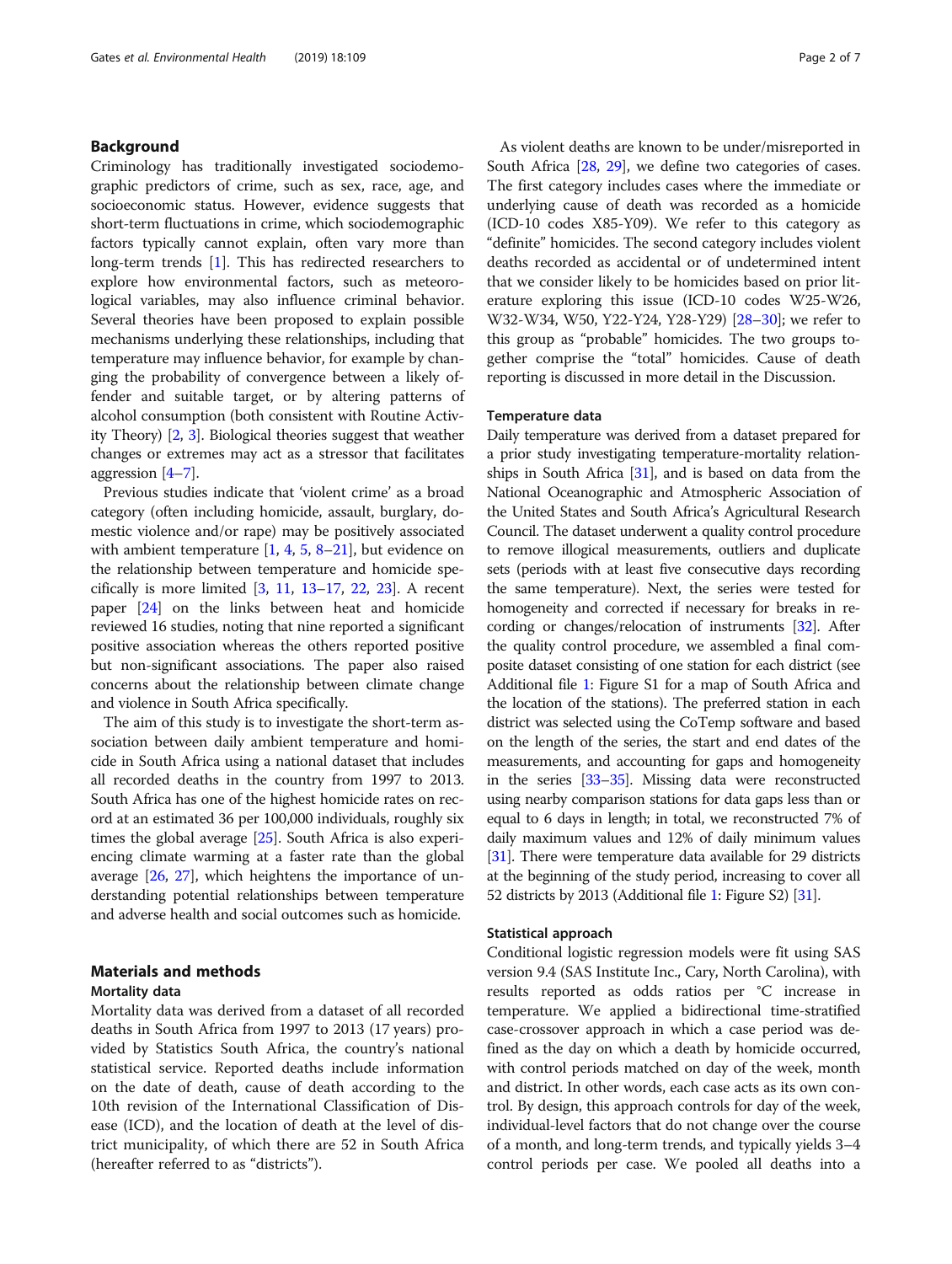single national dataset, but tested for interaction by district through the inclusion of product terms between temperature and district.

Our a priori preferred temperature metric was same-day (lag 0) maximum temperature, as the maximum temperature series had the fewest missing observations and is less vulnerable to improper instrument management [\[31,](#page-6-0) [36](#page-6-0)–[41](#page-6-0)]; nevertheless, we also report results for other temperature metrics (mean and minimum) and lags (lag 1, the previous day's temperature, and a lag 0–1 moving average). The estimation of the temperature effect on homicide is derived by contrasting case days with control days, which are within-month, same day of week comparisons. Thus the estimated temperature effects are shortterm effects and not the effects of seasonal changes in temperature. The temperature data were included in the models as a continuous variable and study periods with missing temperature data were excluded from analysis. In addition, to explore potential non-linearities in the effect, we estimated the temperature-homicide relationship for different intervals of same-day maximum temperature using indicator variables for temperatures between 20 and 24.9 °C, 25–29.9 °C, 30–34.9 °C, and 35+ °C; temperatures below 20 °C served as the reference group, which was chosen to be large enough to have sufficient precision, but also at a logical cutpoint to allow for easy comparison with other studies.

We analyzed the data over the whole study period, but to control for the possibility of higher levels of underreporting in the early years of the study period we also performed a restricted analysis to include only 2002– 2013, thus omitting the first 5 years of data. In other sensitivity analyses we ran models separately after excluding holidays and controlling for air pollution  $(PM_{2.5})$ and ozone, lag 0) in those districts for which we had data ( $n = 6$  districts for PM<sub>2.5</sub> and  $n = 5$  districts for ozone). As femicide from intimate-partner violence is of high concern in South Africa [\[42](#page-6-0), [43](#page-6-0)], we also report results separately for male and female deaths, as well as by age of the victim for ages 0–17, 18–44, and 45+. We did not have information on socioeconomic status.

#### Results

There were 246,229 cases across all districts over the full study period, including both definite  $(n = 68,356)$  and probable ( $n = 177,873$ ) homicides, which equates to a mean of  $\sim 40$  per day (Table 1). Maximum daily temperature ranged from  $0.5 \text{ }^{\circ}\text{C}$  to  $47.8 \text{ }^{\circ}\text{C}$  (Table 1).

A one-degree Celsius increase in same-day maximum temperature – our a priori preferred temperature metric – was associated with a 1.5% (1.3–1.8%) increase in definite homicides and a 1.2% (1.1–1.3%) increase in total (definite + probable) homicides (Table [2\)](#page-3-0). There was some evidence of heterogeneity by district ( $I^2 = 35.1\%$  for definite and  $I^2 =$ 21.2% for total homicides) and therefore in Additional file [1](#page-5-0): Table S1 we report district-specific results for all 52 districts and also aggregate those district-level estimates in a random-effects meta-analysis; this sensitivity test produced very similar country-level associations. Results by province are reported in Additional file [1](#page-5-0): Table S2. Results did not meaningfully change when including air pollution, when restricting analyses to later years or when excluding holidays (Additional file [1](#page-5-0): Table S3).

We also found significant positive associations between ambient temperature and odds of death by homicide for all the other temperature metrics and lags investigated (Table [2](#page-3-0)); the strongest effects were generally observed for mean temperature and lag 0–1, whereas relatively lower effects were observed for minimum temperature and lag 1.

The central estimates of the effect of maximum temperature were generally slightly elevated in male compared to female victims, although the differences were non-significant, as shown by the overlapping 95% confidence intervals (Table [3](#page-3-0)). There was also no clear evidence of differences across age groups. Results by sex and age for mean and minimum temperature are reported in Additional file [1:](#page-5-0) Tables S4 and S5.

Figure [1](#page-4-0) displays results when grouping the cases into temperature intervals, thus enabling an exploration of the shape of the association. The temperature-homicide association did not exhibit any clear non-linearities, although results in the highest temperature group  $(35 \text{ °C+})$ were more uncertain – due to the relatively low number

**Table 1** Descriptive statistics for temperature and mortality data. Temperature data is for the case/control periods only

|                              | Mean            | Max  | 75%  | Median | 25%  | Min           | Missing temperature data (%) |                          |
|------------------------------|-----------------|------|------|--------|------|---------------|------------------------------|--------------------------|
|                              |                 |      |      |        |      |               | Case days                    | Control days             |
| Daily Temperature (°C)       |                 |      |      |        |      |               |                              |                          |
| Max                          | $24.7 \pm 5.4$  | 47.8 | 28.4 | 25.1   | 21.1 | 0.5           | 10.1                         | 10.0                     |
| Mean <sup>a</sup>            | $18.0 \pm 5.0$  | 34.7 | 21.8 | 18.5   | 14.4 | $-1.1$        | 11.5                         | 11.4                     |
| Min                          | $11.4 \pm 5.8$  | 28.0 | 15.6 | 12.0   | 7.5  | $-13.8$       | 11.1                         | 11.0                     |
| Daily Homicides <sup>b</sup> |                 |      |      |        |      |               |                              |                          |
|                              | $39.7 \pm 23.1$ | 188  | 50   | 33     | 24   | $\mathcal{L}$ | $\overline{\phantom{a}}$     | $\overline{\phantom{0}}$ |

<sup>a</sup>Here the mean is defined as the average between the maximum and the minimum

b Homicide case counts include definite homicides (ICD-10: X85-Y09) and probable homicides (ICD-10: W25-W26, W32-W34, W50, Y22-Y24, Y28-Y29)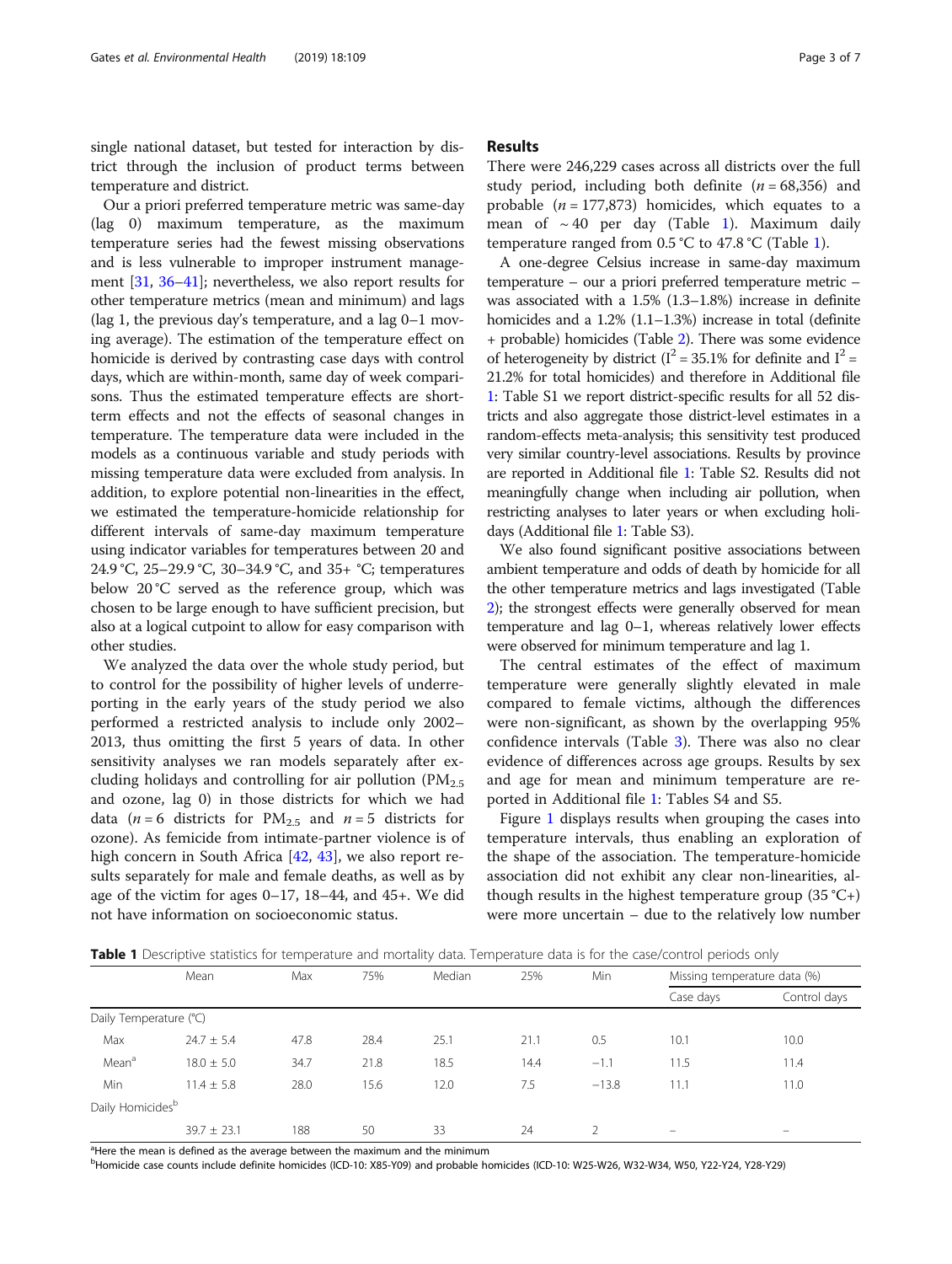<span id="page-3-0"></span>Table 2 Association between daily temperature and homicide, with odds ratios reported per 1 °C increase in temperature. Numbers in parentheses are 95% confidence intervals

|                   | Deaths included       |                    | Odds ratio            |                      |  |
|-------------------|-----------------------|--------------------|-----------------------|----------------------|--|
|                   | Definite <sup>a</sup> | Total <sup>b</sup> | Definite <sup>a</sup> | Total <sup>b</sup>   |  |
| Max               |                       |                    |                       |                      |  |
| Lag $0c$          | 63,343                | 223,733            | 1.015 (1.013, 1.018)  | 1.012 (1.011, 1.013) |  |
| Lag $1d$          | 63,335                | 223,735            | 1.012 (1.009, 1.014)  | 1.008 (1.007, 1.010) |  |
| Lag $0-1^\circ$   | 63,131                | 223,035            | 1.018 (1.015, 1.021)  | 1.014 (1.012, 1.015) |  |
| Mean <sup>t</sup> |                       |                    |                       |                      |  |
| Lag $0^{\circ}$   | 62,601                | 220,854            | 1.021 (1.017, 1.024)  | 1.017 (1.015, 1.019) |  |
| Lag $1d$          | 62,661                | 220,999            | 1.016 (1.012, 1.019)  | 1.011 (1.009, 1.013) |  |
| Lag $0-1^\circ$   | 62,200                | 219.234            | 1.023 (1.019, 1.027)  | 1.018 (1.015, 1.020) |  |
| Min               |                       |                    |                       |                      |  |
| Lag $0c$          | 62,850                | 221,724            | 1.010 (1.007, 1.013)  | 1.009 (1.007, 1.011) |  |
| Lag $1d$          | 62,890                | 221.874            | 1.007 (1.004, 1.010)  | 1.005 (1.004, 1.007) |  |
| Lag $0-1^\circ$   | 62,502                | 220,320            | 1.011 (1.008, 1.015)  | 1.010 (1.008, 1.012) |  |

a Definite homicides, ICD-10: X85-Y09

<sup>b</sup>Includes definite homicides and probable homicides (ICD-10: W25-W26, W32-W34, W50, Y22-Y24, Y28-Y29)

<sup>c</sup>Same day's temperature<br><sup>d</sup>Provieus day's temperat

<sup>d</sup>Previous day's temperature

eMoving average of same and previous day's temperature

fHere the mean is defined as the average between the maximum and the minimum

of days in that group – and thus do not rule out the possibility of a diminishing marginal effect on extremely hot days. According to this categorical approach, the odds of homicide when same-day maximum temperatures are between 30 °C and 35 °C were an estimated 18% higher than when temperatures are below 20 °C (95% CI 1.155–1.206).

### **Discussion**

The South African context offers a unique opportunity to explore the temperature-homicide association due to the country's high homicide rate combined with our long-term dataset. Our findings indicate evidence of a positive association between short-term increases in ambient temperature and the odds of death by homicide. Our a priori preferred temperature metric was same-day maximum temperature, for which we observed an odds ratio of 1.015 (1.013, 1.018) for "definite" homicides and 1.012 (1.011, 1.013) for total ("definite" + "probable") homicides. The associations did not display any clear nonlinearities. Although the associations are modest, they remained significant when using any of the other temperature metrics and lags; the highest associations were for mean temperature and lag 0–1. To put the 1.015 effect size into context, and based on 2017/2018 homicide data from the South African Police Service (SAPS) reporting an average of  $\sim$  56 deaths per day, we

| Table 3 Association by age and sex between daily maximum     |
|--------------------------------------------------------------|
| temperature and homicide, with odds ratios reported per 1 °C |

increase in temperature. Numbers in parentheses are 95%

|                        | Deaths included       |                    | Odds ratio            |                      |  |
|------------------------|-----------------------|--------------------|-----------------------|----------------------|--|
|                        | Definite <sup>a</sup> | Total <sup>b</sup> | Definite <sup>a</sup> | Total <sup>b</sup>   |  |
| Male                   |                       |                    |                       |                      |  |
| Lag $0c$               | 54,278                | 188,737            | 1.016 (1.013, 1.018)  | 1.012 (1.011, 1.014) |  |
| Lag $1d$               | 54,266                | 188,713            | 1.012 (1.009, 1.014)  | 1.009 (1.007, 1.010) |  |
| Lag $0-1^\circ$        | 54,090                | 188,141            | 1.018 (1.015, 1.021)  | 1.014 (1.012, 1.016) |  |
| Female                 |                       |                    |                       |                      |  |
| Lag $0c$               | 8805                  | 34,053             | 1.013 (1.006, 1.019)  | 1.010 (1.007, 1.014) |  |
| Lag $1d$               | 8809                  | 34,081             | 1.013 (1.007, 1.020)  | 1.008 (1.004, 1.011) |  |
| Lag $0-1$ <sup>e</sup> | 8781                  | 33,953             | 1.017 (1.010, 1.025)  | 1.012 (1.008, 1.016) |  |
| $0-17$ years           |                       |                    |                       |                      |  |
| Lag $0c$               | 4111                  | 14,316             | 1.014 (1.005, 1.024)  | 1.011 (1.006, 1.016) |  |
| Lag $1d$               | 4115                  | 14,328             | 1.013 (1.004, 1.022)  | 1.010 (1.005, 1.015) |  |
| Lag $0-1^\circ$        | 4096                  | 14,275             | 1.018 (1.008, 1.029)  | 1.014 (1.008, 1.020) |  |
| 18-44 years            |                       |                    |                       |                      |  |
| Lag $0c$               | 48,201                | 162,578            | 1.015 (1.012, 1.018)  | 1.013 (1.011, 1.014) |  |
| Lag $1d$               | 48,200                | 162,560            | 1.011 (1.008, 1.013)  | 1.008 (1.006, 1.010) |  |
| Lag $0-1^\circ$        | 48,053                | 162,072            | 1.017 (1.014, 1.020)  | 1.014 (1.012, 1.015) |  |
| $45+$ years            |                       |                    |                       |                      |  |
| Lag $0c$               | 10,425                | 44,803             | 1.016 (1.010, 1.022)  | 1.011 (1.008, 1.014) |  |
| Lag $1d$               | 10,415                | 44,811             | 1.016 (1.010, 1.022)  | 1.010 (1.007, 1.013) |  |
| Lag $0-1$ <sup>e</sup> | 10,378                | 44,657             | 1.022 (1.015, 1.029)  | 1.014 (1.010, 1.017) |  |

a Definite homicides, ICD-10: X85-Y09

bIncludes definite homicides and probable homicides (ICD-10: W25-W26, W32-W34, W50, Y22-Y24, Y28-Y29)

<sup>c</sup>Same day's temperature <sup>c</sup>Same day's temperature<br><sup>d</sup>Provieus day's temperat

confidence intervals

<sup>d</sup>Previous day's temperature

Moving average of same and previous day's temperature

estimate that a 35 °C day would see roughly 11 more homicides on average compared to a 22 °C day.

Overall, our findings align with the existing literature investigating temperature and broad categories of violent crime. For example, a recent study in the United States investigated 301 counties across 34 states, and reported a significant and approximately linear positive association between violent crime and daily temperature [[21](#page-6-0)]. A study in Baltimore, Maryland reported an association between maximum temperature and increased rates of total and violent crime [\[16\]](#page-6-0). Similarly, a study in Cleveland, Ohio reported a linear association between apparent temperature and aggressive crime, which included homicide [\[9](#page-6-0)]. In Philadelphia, Pennsylvania, researchers conducted a time series analysis of daily temperature and crime and reported that violent crime is highest when temperatures are "comfortable" [\[20\]](#page-6-0). There are two South African studies conducted in Tshwane (Pretoria) on weather/climate and violent crime; one reported a 50% increase in violent crime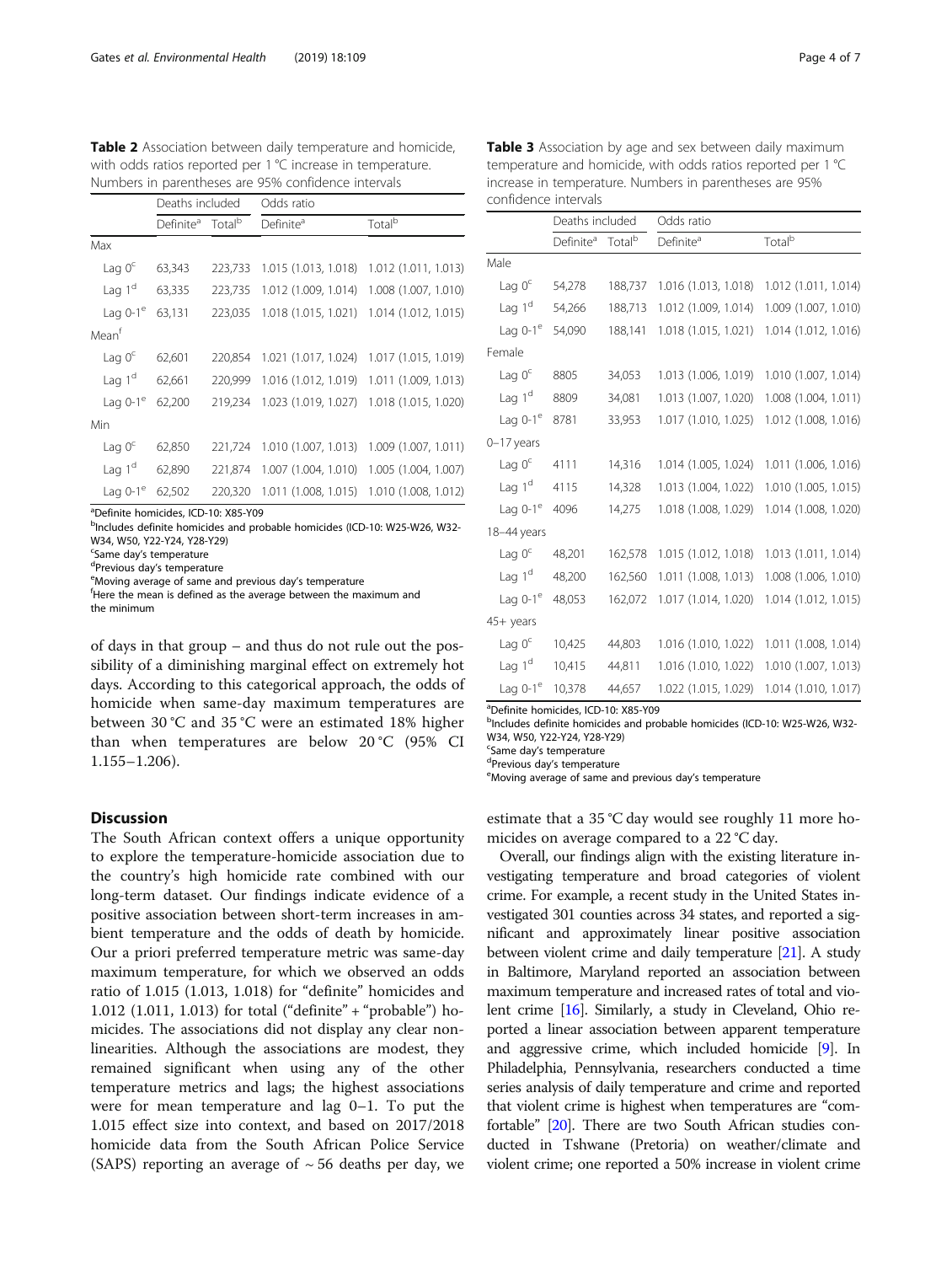<span id="page-4-0"></span>

on hot days compared to very cold days [[44](#page-6-0)], while the other found that less affluent neighborhoods had higher rates of assault in the summer than more affluent neighborhoods, but similar rates during the winter [[45](#page-6-0)].

A strength of our study is that it is one of the few to distinguish homicide from other types of violent crime, as the existing research on the topic is more limited. Researchers in Dallas, Texas reported a very small  $\langle 0.1\% \rangle$ increase in the daily homicide rate for each °F increase through 89 °F, which reversed at higher temperatures [[11](#page-6-0)]. Researchers examining numerous environmental factors in relation to daily crime in four U.S. cities (Chicago, Illinois; Houston, Texas; Philadelphia, Pennsylvania; and Seattle, Washington) reported a large positive but nonsignificant association between apparent temperature and homicide between the 75th percentile temperature compared to the 25th (risk ratio =  $1.85$  (0.47,7.31)) [\[14\]](#page-6-0). In Mashhad, Iran, researchers did not find an association between homicide and temperature or any other meteorological variable [[23](#page-6-0)]. In South Africa, a study based on SAPS and weather data with monthly resolution from 2001 to 2013 reported a significant effect (coefficient = 0.015) suggesting higher levels of homicide during higher temperatures [\[46\]](#page-6-0).

This study has several limitations. Perhaps the most important pertains to potential underreporting and/or misclassification of deaths by homicide. Although Statistics South Africa estimates that the national registry captures  $\sim$  90% or more of all deaths during the study

period [[31](#page-6-0), [47](#page-6-0), [48\]](#page-6-0), South African law discourages pathologists from reporting the manner of violent death in order to avoid prejudicing a potential investigation [\[29\]](#page-6-0). As a result of this and other factors, many homicides are likely to be recorded as having a different ICD-code, probably as a violent death of unintentional intent or as an accident [[29](#page-6-0)]. We attempted to circumvent this issue by also including these "probable" homicides, which made the total number of cases in our study roughly consistent with the levels estimated by other researchers [\[28,](#page-6-0) [29,](#page-6-0) [49\]](#page-6-0) and the SAPS; specifically, we were able to compare our data with SAPS data over the final five fiscal years of our study period and our total homicide number was  $\sim$  90% of what was reported by the SAPS [\[25\]](#page-6-0). The slightly lower effect estimates observed in the total compared to the "definite" homicides is not surprising, as the latter category does presumably include some non-homicides, for example true accidents and/or suicides, with the latter known to (also) be misreported in South Africa [[29](#page-6-0), [50](#page-6-0)]. In general, we would expect any bias due to misclassification to be in the direction of the null as we would not expect the underreporting of homicides to be related to short term fluctuations of temperaure. In this scenario, such misclassification should not systematically lead to an estimated spurious effect.

The temperature dataset posed additional challenges. Missing temperature data resulted in the exclusion of 10.1–11.5% of cases, depending on which temperature metric was applied. Furthermore, the dataset assigned one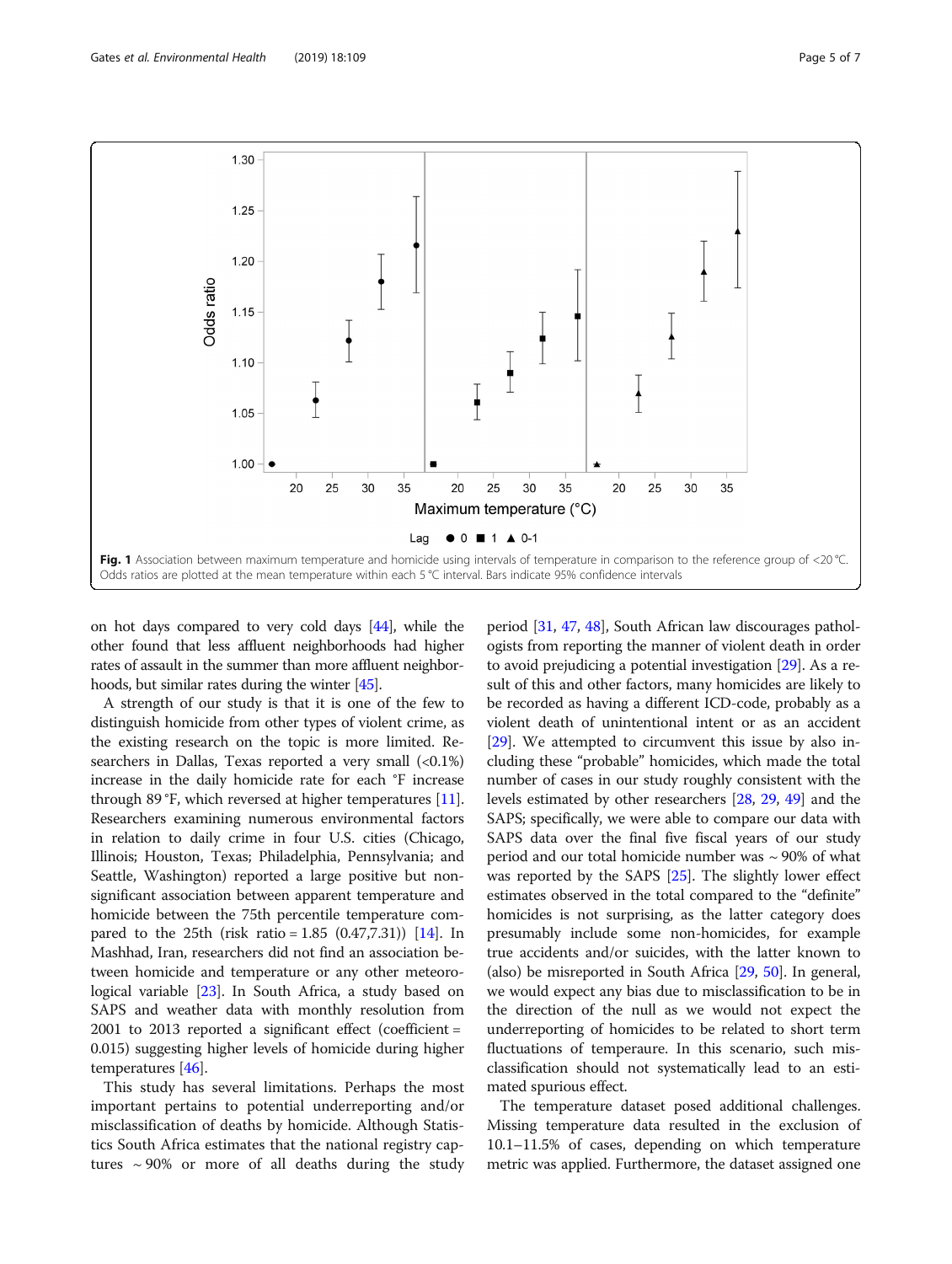<span id="page-5-0"></span>temperature for all deaths within a district, which may not adequately capture temperature heterogeneity across larger districts in particular. This could lead to possible exposure misclassification, although we expect this issue is minimized by the fact that total homicide mortality was concentrated in the smaller districts; 51% of total cases occurred in the ten (19%) smallest districts.

We performed stratified analyses by age and sex, as prior research suggests that these characteristics may affect the type of interpersonal conflict leading to homicide, the weapon used, and/or the location of the crime, amongst other factors [\[51](#page-6-0), [52](#page-6-0)]. We did not find any clear evidence of interactions by either variable, but because our dataset did not include any specifics about the circumstances of the homicides (e.g. information about the perpetrator), we encourage future research on these topics. Additional areas for future research include the exploration of other meteorological variables (e.g., humidity or temperature variability), the use of other types of crime datasets such as police service or surveillance data, and where possible, additional subgroup analysis such as by socioeconomic status.

The temperature-homicide relationship may be of particular concern in the context of climate change, especially in the absence of short-term adaptation. Identification of areas and populations at risk for higher levels of violence due to short-term changes in temperature, combined with a more thorough understanding of the pathways by which these changes influence behavior, could prove beneficial to policy measures such as those employed during heatwaves [\[24\]](#page-6-0). This ability to include meteorological variables as a predictor of criminal activity and violent behavior could prove valuable in resource allocation for violence prevention efforts and preparedness for first responders and healthcare providers.

#### Supplementary information

Supplementary information accompanies this paper at [https://doi.org/10.](https://doi.org/10.1186/s12940-019-0549-4) [1186/s12940-019-0549-4.](https://doi.org/10.1186/s12940-019-0549-4)

Additional file 1 Supplementary material including additional tables and figures. Figure S1. Provincial and district boundaries of South Africa. Figure S2. Number of districts with temperature data. Table S1 Associations between same-day maximum temperature and homicide by district. Table S2 Associations between same-day maximum temperature and homicide by province. Table S3 Sensitivity analyses. Table S4 Association by age and sex between daily mean temperature and homicide. Table S5 Association by age and sex between daily minimum temperature and homicide.

#### Abbreviations

ARC: Agricultural Research Council (South Africa); ICD: International Classificiation of Disease; NOAA: National Oceanographic and Atmospheric Administration; PM<sub>2.5</sub>: Particulate matter 2.5; SAPS: South African Police Service

#### Acknowledgements

Mortality data was kindly supplied by Statistics South Africa, who had no role in the study design, data analysis or interpretation. Air quality data were provided through the South African Air Quality Information System (SAAQIS) hosted by the South African Weather Service (SAWS) and Eskom. The team thanks Sasol, Eskom, SAWS, the Department of Environment, Forests and Fisheries, and the cities of Johannesburg, Tshwane, and eThekwini for providing their air quality data. The authors also thank the Agricultural Research Council of South Africa for providing temperature data.

#### Authors' contributions

AG contributed to the conception and design of the study, analysis and interpretation of data, and drafting and revision of the manuscript. MK made substantial contributions to the analysis and interpretation of data and manuscript revision. FA and RG made contributions to the acquisition and preparation of the environmental data and manuscript revision. NS made contributions to the conception and design of the study, interpretation of data, and manuscript drafting and revision. All authors read and approved the final manuscript.

#### Funding

This publication was supported by the HERCULES Center P30ES019776. RG was supported by a CSIR Parliamentary Grant.

#### Availability of data and materials

The mortality data that underlies the findings of this study were supplied by Statistics South Africa. The temperature data used in this study were from the National Oceanographic and Atmospheric Association of the United States and South Africa's Agricultural Research Council. The air quality data were supplied to the team from the South African Air Quality Information System managed by the South African Weather Service (SAWS) and from Eskom.

#### Ethics approval and consent to participate

This study was based on routinely collected and de-identified mortality data. It was determined that IRB review was not required by using Emory University's IRB non-human subjects research determination tool.

#### Consent for publication

Not applicable.

#### Competing interests

The authors declare that they have no competing interests.

#### Author details

<sup>1</sup>Department of Environmental Health, Rollins School of Public Health, Emory University, Atlanta, GA, USA. <sup>2</sup> Department of Earth Sciences, University of Turin, Turin, Italy. <sup>3</sup>Smart Places Cluster, Council for Scientific and Industrial Research, Pretoria, South Africa. <sup>4</sup>Department of Geography, Geoinformatics and Meteorology, University of Pretoria, Hatfield, Pretoria, South Africa. <sup>5</sup>Unit for Environmental Sciences and Management, North West University, Potchefstroom, South Africa.

#### Received: 2 August 2019 Accepted: 6 December 2019

#### References

- 1. Cohn EG. Weather and crime. Br J Criminol. 1990;30:51–64.
- 2. Cohen LE, Felson M. Social change and crime rate trends: a routine activity approach. Am Sociol Rev. 1979;44:588–608.
- 3. Rotton J, Cohn EG. Global warming and U.S. crime rates: an application of routine activity theory. Environ Behav. 2003;35:802–25.
- 4. Anderson CA. Temperature and aggression: ubiquitous effects of heat on occurrence of human violence. Psychol Bull. 1989;106:74–96.
- Anderson CA, Deuser WE, DeNeve KM. Hot temperatures, hostile affect, hostile cognition, and arousal: tests of a general model of affective aggression. Personal Soc Psychol Bull. 1995;21:434–48.
- 6. Lõhmus M. Possible biological mechanisms linking mental health and heat—a contemplative review. Int J Environ Res Public Health. 2018;15:1515.